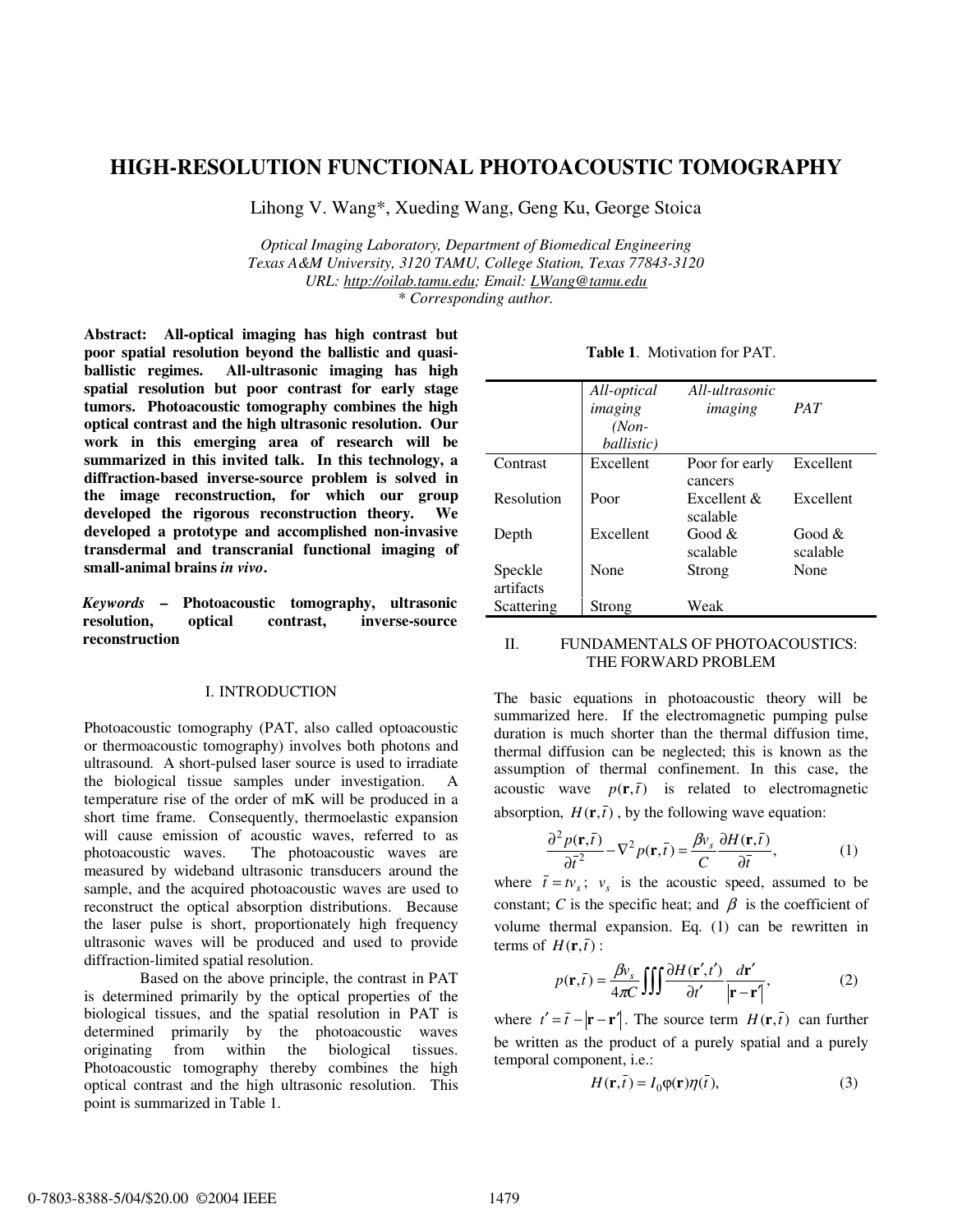where  $I_0$  is a scaling factor proportional to the incident radiation intensity;  $\varphi(\mathbf{r})$  describes the electromagnetic absorption properties of the medium at **r**; and  $\eta(\bar{t})$ describes the shape of the irradiating pulse. Substituting Eq. (3) into Eq. (2) results in

$$
p(\mathbf{r}, \bar{t}) = \frac{I_0 \beta v_s}{4\pi C} \iiint \varphi(\mathbf{r}') \frac{d\eta(t')}{dt'} \frac{d\mathbf{r}'}{|\mathbf{r} - \mathbf{r}'|}. \tag{4}
$$

This equation provides the solution to the forward problem—prediction of the pressure outside the tissue if the absorption properties of the medium and the profile of the electromagnetic pulse are known. Its inverse problem needs to be solved for imaging.

# III. PHOTOACOUSTIC RECONSTRUCTION: THE INVERSE PROBLEM

Our group derived the exact inverse solutions in planar, spherical, and cylindrical geometries [1–3]. These exact solutions are computationally intensive and were approximated to more efficient solutions in practical cases [4]. Usually, the distance between the photoacoustic sources and the detector is much longer than the wavelengths of the high-frequency photoacoustic waves that are useful for imaging. Under this far-field condition, the following approximate inverse solution holds:

$$
\varphi(\mathbf{r}) = C \iint_{S_0} dS_0 \cos(\theta_d) \frac{1}{t} \frac{\partial p(\mathbf{r}_0, t)}{\partial t} \bigg|_{t = |\mathbf{r}_0 - \mathbf{r}|/V_s}, \tag{5}
$$

where *C* is a constant;  $S_0$  is the surface of detection; and  $\theta_d$ is the angle between the normal of  $dS_0$  and  $\mathbf{r} - \mathbf{r}_0$  (the vector pointing from a point of detection to a point of reconstruction). It should be noted that Eq. (5) is a modified  $p(\mathbf{r}_0,t)$ 

back-projection of quantity  $\frac{1}{t} \frac{\partial p \cdot \mathbf{r}}{\partial t}$  $rac{1}{t} \frac{\partial p(\mathbf{r}_0,t)}{\partial t}$ . This back-projection is analogous to that in x-ray

computed tomography (CT). In x-ray CT, the backprojection is along the paths of the x-ray propagation. In PAT, the back-projection however is along the spherical shells that are centered at each of the ultrasonic detectors and that have a radius determined by the acoustic time of flight.

#### IV. EXPERIMENTS

A configuration of the key components in our PAT system is shown in Fig. 1. An Nd:YAG laser was used to provide 532-nm laser pulses with a width of 6.5 ns. The laser beam was expanded and homogenized to provide an incident energy density of  $\langle 10 \text{ mJ/cm}^2$  on the skin of the rat head, which induced a temperature rise in the skin estimated to be <20 mK. The photoacoustic waves were coupled into an ultrasonic transducer and were acquired around the head by scanning the ultrasonic transducer around the animal head

in the horizontal imaging plane. The initial system required the immersion of the animal in the water tank for ultrasonic coupling, where the animal breathed through a tube. An improved system placed the animal below the water tank and coupled the ultrasonic signals through a deformable membrane at the bottom of the tank. When an ultrasound array becomes available to this technology, conventional gel coupling will be used to avoid the use of water coupling.

 We used our PAT system to image the functional response of the cerebral cortex of rats to changes from hyperoxia to hypoxia. Non-invasive PAT images of the brain were taken when the animal inspired gas at  $100\%$  O<sub>2</sub> and  $5\%$  O<sub>2</sub>, respectively. Subtracting the two PAT images produced a map corresponding to the functional changes of the cerebral cortex (Fig. 2) [5].

## V. SUMMARY

We developed rigorous reconstruction algorithms, the foundation for PAT. We accomplished non-invasive transdermal and transcranial imaging of small-animal brains *in vivo* showing both structures and functions. Imaged structures include primarily the vasculature. Imaged functions include hemodynamic responses to various stimuli such as whisker stimulations, hyperoxia, and hypoxia.

## VI. ACKNOWLEDGEMENTS

This project was sponsored in part by the U.S. Army Medical Research and Materiel Command Grant No. DAMD17-00-1-0455, the National Institutes of Health Grants No. R01 EB000712 and No. R01 NS46214, and Texas Higher Education Coordinating Board Grant No. ARP 000512-0063-2001.

#### VII. REFERENCES

- 1. M. Xu and L.-H. Wang, "Time-domain reconstruction for thermoacoustic tomography in a spherical geometry," IEEE Transactions on Medical Imaging 21 (7), 814–822 (2002).
- 2. Y. Xu, D. Feng, and L.-H. Wang, "Exact frequency-domain reconstruction for thermoacoustic tomography—I: Planar geometry," IEEE Transactions on Medical Imaging 21 (7), 823–828 (2002).
- 3. Y. Xu, M. Xu, and L.-H. Wang, "Exact frequency-domain reconstruction for thermoacoustic tomography—II: Cylindrical geometry," IEEE Transactions on Medical Imaging 21 (7), 829–833 (2002).
- 4. M. Xu, Y. Xu, and L.-H. V. Wang, "Thermo-acoustic imaging in biological tissues: Time-domain reconstruction algorithms", in preparation (2003).
- 5. X. Wang, Y. Pang, G. Ku, X. Xie, G. Stoica, and L.-H. Wang, "Non-invasive laser-induced photoacoustic tomography for structural and functional imaging of the brain in vivo," Nature Biotechnology[0] 21 (7), 803–806 (2003).